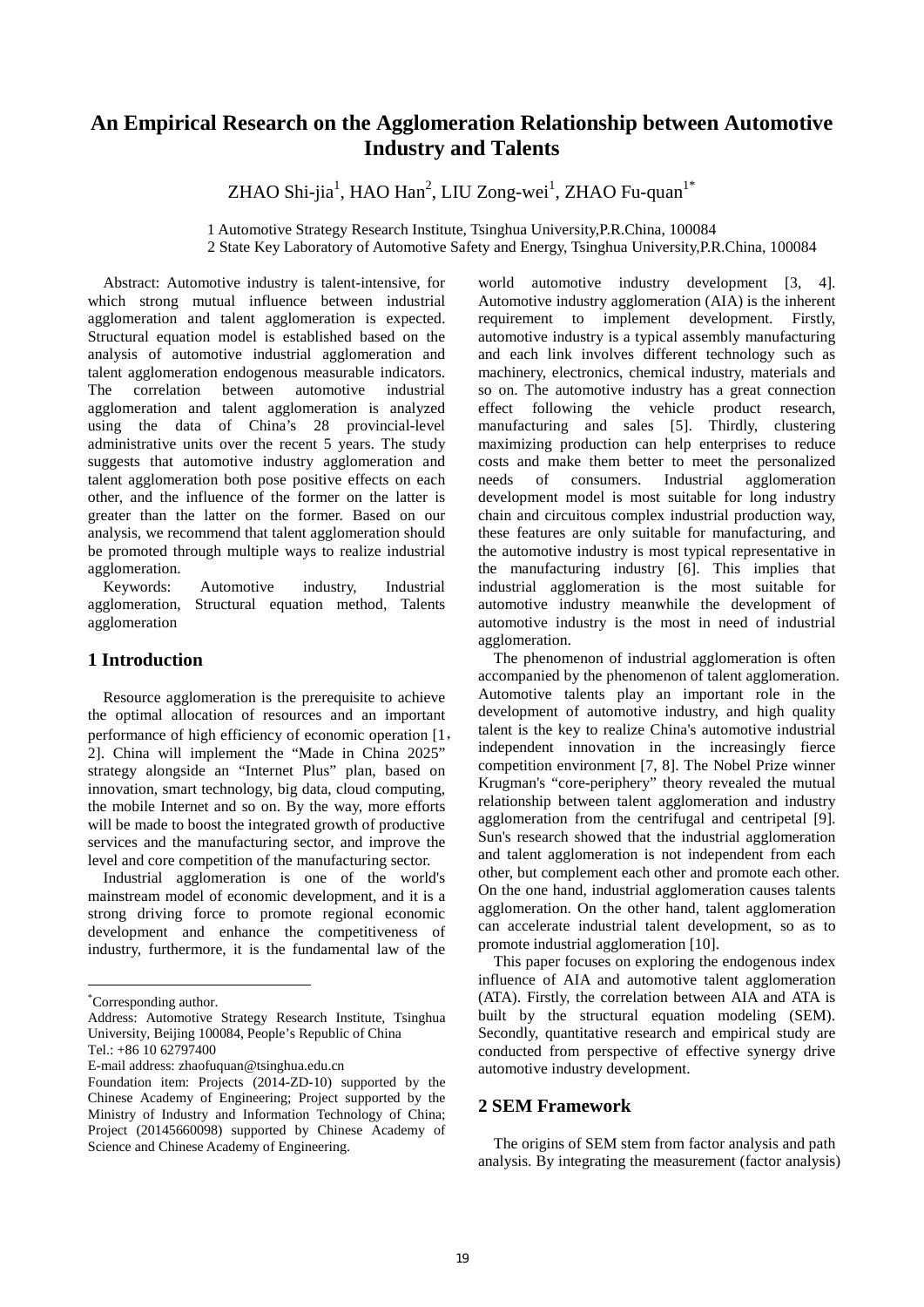and structural (path analysis) approaches, a more generalized analytical framework is produced, called SEM. In the past two decades SEM has quickly pervaded various fields, such as psychiatry, psychology, sociology, economics and so on [11].

The advantages of SEM include, but are not limited to, the ability to take into account measurement errors; model multiple dependent variables simultaneously; test overall model fit; estimate direct, indirect and total effects; test complex and specific hypothesis; handle difficult data [12].

Model identification is a fundamental consideration while specifying a SEM model. Two necessary conditions should always be checked which will provide a means for verification of identification [11].

The general structural equation model can be expressed by three basic equations:

| $\eta = B\eta + \Gamma\xi + \zeta$ |     |     | (1) |
|------------------------------------|-----|-----|-----|
| $Y = \Lambda_v \eta + \varepsilon$ |     | (2) |     |
| $X = \Lambda_x \xi + \delta$       | (3) |     |     |

 The structural model (1) establishes the relationships or structural equations among latent variables  $\eta$  and  $\zeta$ . The components of  $\eta$  and  $\zeta$  are endogenous and exogenous latent variables, respectively. The latent variables  $\eta$  and  $\xi$  are connected by a system of linear equations with coefficient matrices  $\,$  B and  $\,$   $\Gamma$ , as well as a residual vector  $\zeta$ , where  $\Gamma$  represents effects of exogenous latent variables on endogenous latent variables, B represents effects of some endogenous latent variables on other endogenous latent variables, and  $\zeta$  represents the regression residual terms. The equations (2) and (3) represent measurement models that define the latent variables from the observed variables.

 The model estimation of SEM is on the foundation of maximum likelihood (ML) estimate. The ML estimator has five important properties. Firstly, ML estimates are unbiased, consistent and efficient. Secondly, the distribution of the parameter estimate approximates normal distribution as sample size increases. Thirdly, ML function is usually scale free. Finally, the ML fitting function  $F_{M}(\hat{\theta})$  multiplied by  $(n-1)$  approximates a  $\chi^2$  distribution under the assumption of multivariate

normality and large sample size, and the model  $\chi^2$  can be used for testing overall model fit.

 Model modification must be justified on a theoretical basis and empirical findings that are it should be both statistics-driven and theory-driven. In application of SEM, in the case of the initial model may be somewhat mis-specified, the possible sources of lack of model fit need to be assessed to determine what is specifically wrong with the model specification, then modify the model and re-test it using the same data.

# **3 AIA and ATA relevance model**

### **3.1 The selection of variables**

(a) The measurement of AIA

There are many measurements of industrial agglomeration, including *HTI* index, industry concentration, space coefficient and so on. In order to get the objectively reflection of industrial concentration degree, *HTI* is selected as the following format

$$
HTI_{it} = S_{it} / \sum_{i=1}^{n} S_{it}
$$
 (4)

while  $S_{it}$  is the associated value for period t region i (vehicle production and automotive industrial output),  *is the number of Chinese provincial administrative* unit.

#### (b) The measurement of ATA

 Automotive talents mainly include in basic and applied researchers in colleges universities and research institutes, automotive technology and R&D personnel in the enterprises, the enterprise operation and management personnel, automotive sales and service personnel and business performance significantly entrepreneur. Based on the analysis of previous studies, the automotive industry talents amount and fund input are selected as automotive talents observe variables.

#### **3.2 Model formulation**

Based on the above analysis, definitions of the variable involved in the model are shown in Tab. 1.

**Tab. 1 Variable description**

| Latent variable | Observe variable                           |  |  |  |
|-----------------|--------------------------------------------|--|--|--|
| AIA             | Vehicle production agglomeration index     |  |  |  |
|                 | Automotive industrial output agglomeration |  |  |  |
|                 | index                                      |  |  |  |
| <b>ATA</b>      | Automotive industry talents fund input     |  |  |  |
|                 | Automotive industry talents amount         |  |  |  |

The AIA and ATA SEM can be expressed in Fig. 1:

 In the measurement model shown in Fig. 1, there are two latent variables  $\xi_1$  and  $\xi_2$ , each of which is measured by a set of observed indicators. Observed variables  $x_1$  and  $x_2$  are indictors of the latent variable  $\zeta_1$ , and  $x_3$  and  $x_4$  areindictors of the latent variable  $\zeta_2$ .  $\delta_i$  ( $i = 1, 2, 3, 4$ ) are the error items.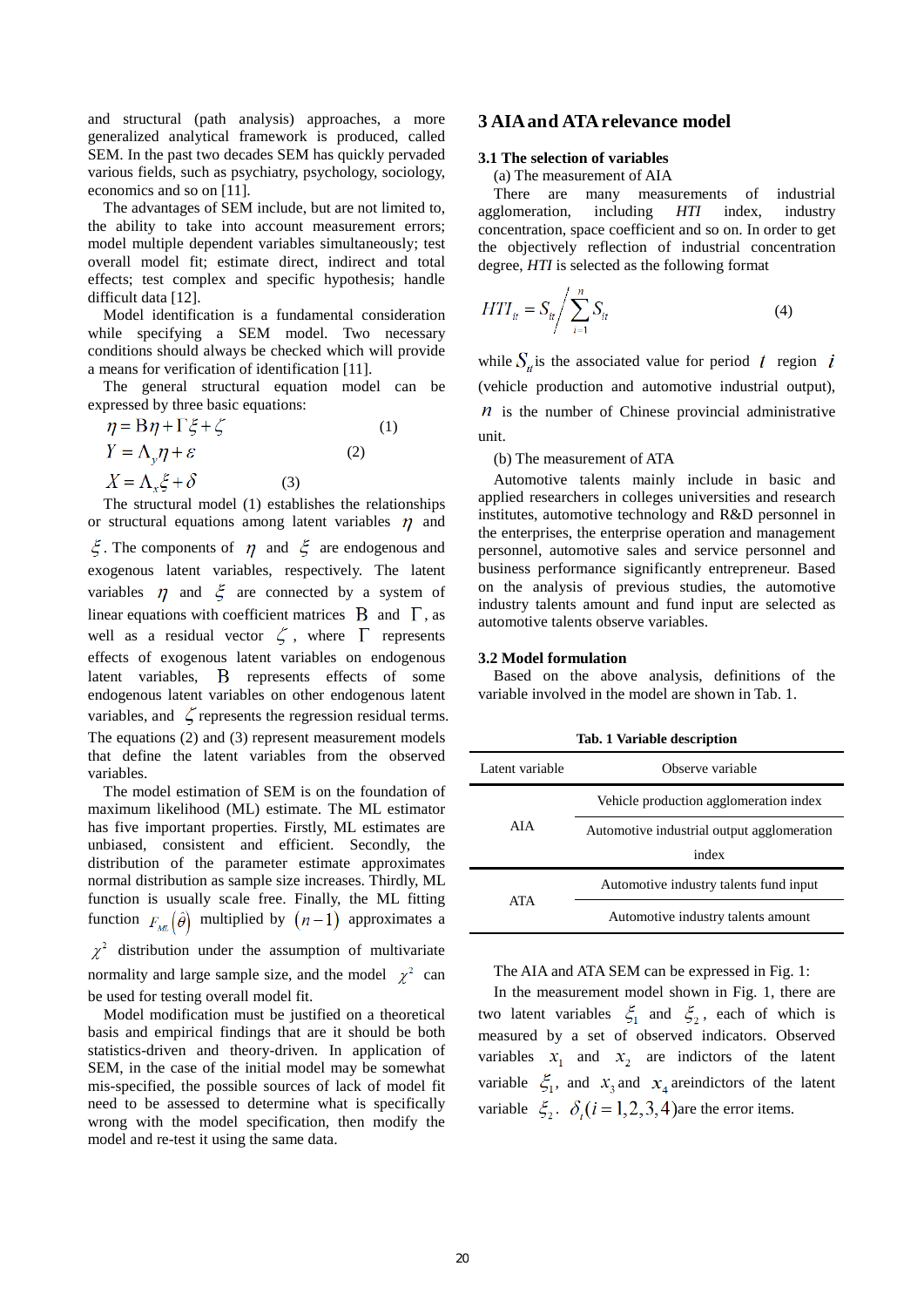

Fig.1 AIA and ATA model

#### **3.3 Data collection and processing**

 In view of the SEM to the requirement of sample size, thus panel data and time series data are combined in this study to improve the accuracy of the model. Variable data of 5 years (from 2009 to 2013) in 31 provincial level administrative units are collected from China's national bureau of statistics and China automotive industry yearbook.

 Due to the province of Tibet, Qinghai and Ningxia do not product vehicles, so we choose the data of the other 28 provincial level administrative units. In addition, due to the lack of automotive industrial output data of Hainan province in 2012, and data correction processing has been carried on the original data by interpolation method.

# **4 ATA and AIA model analysis**

#### **4.1 The selection of variables**

 The overall model evaluation should be done before interpreting the parameter estimates. Numerous model fit indices have been developed and some mainly indices are chosen. The  $\chi^2$  statistic is the original fit index for structural models. Goodness-of-fit index (GFI) expresses

the variance matrix fitness for theory model and the sample data. Root mean square error of approximation (RMSEA) statistic: RMSEA is one of the most important tests of model fit.

| Tab. 2 SEM model verification |                             |                              |  |  |  |
|-------------------------------|-----------------------------|------------------------------|--|--|--|
| Testing                       | Testing                     | <b>Adaptation Standard</b>   |  |  |  |
| statics                       | Results                     |                              |  |  |  |
| $\gamma^2$                    | 1.161                       |                              |  |  |  |
| df                            | 1                           | $\chi^2$ df <3               |  |  |  |
| $\chi^2/df$                   | 1.161                       |                              |  |  |  |
| GFI<br>0.995                  | 0.9 < GFI < 1               |                              |  |  |  |
|                               | The bigger GFI means better |                              |  |  |  |
| <b>RMSEA</b>                  | 0.038                       | RMSEA<0.05 well fitted       |  |  |  |
|                               |                             | RMSEA<0.08 reasonable fitted |  |  |  |

 The verification criteria, AIA and ATA model in SEM are shown in Tab. 2. The fitted results of the key criteria have achieved the appropriate adaptation and standards. This indicates that the SEM model is well fitted and qualified to be used in the research of this paper's topic.

#### **4.2 Model fitting**

 As Tab. 3 shown positive effect vehicle production agglomeration index and automotive industrial output agglomeration index both have positive effect to AIA and their coefficient are 1.000 and 1.364. Furthermore automotive industry talents fund input and automotive industry talents amount benefits the ATA. The impacts coefficients are 1.000 and 0.896, respectively.

As can be seen from Tab. 4, there is a positive affect between AIA and ATA. AIA impacts automotive talent by the influence coefficient of 0.624, while the vice influence coefficient is 0.333.

| Endogenous measurable                                  |          | AIA   |       |     |          | <b>ATA</b> |        |     |
|--------------------------------------------------------|----------|-------|-------|-----|----------|------------|--------|-----|
| variables                                              | Estimate | S.E.  | C.R.  | P   | Estimate | S.E.       | C.R.   | P   |
| Vehicle production<br>agglomeration index              | 1.000    |       |       |     |          |            |        |     |
| Automotive industrial<br>output agglomeration<br>index | 1.364    | 0.218 | 6.271 | *** |          |            |        |     |
| Automotive industry<br>talents fund input              |          |       |       |     | 1.000    |            |        |     |
| Automotive industry<br>talents amount                  |          |       |       |     | 0.896    | 0.053      | 17.000 | *** |

\*\*\* means that the regression weight in the prediction is significantly different from zero at the 0.001 level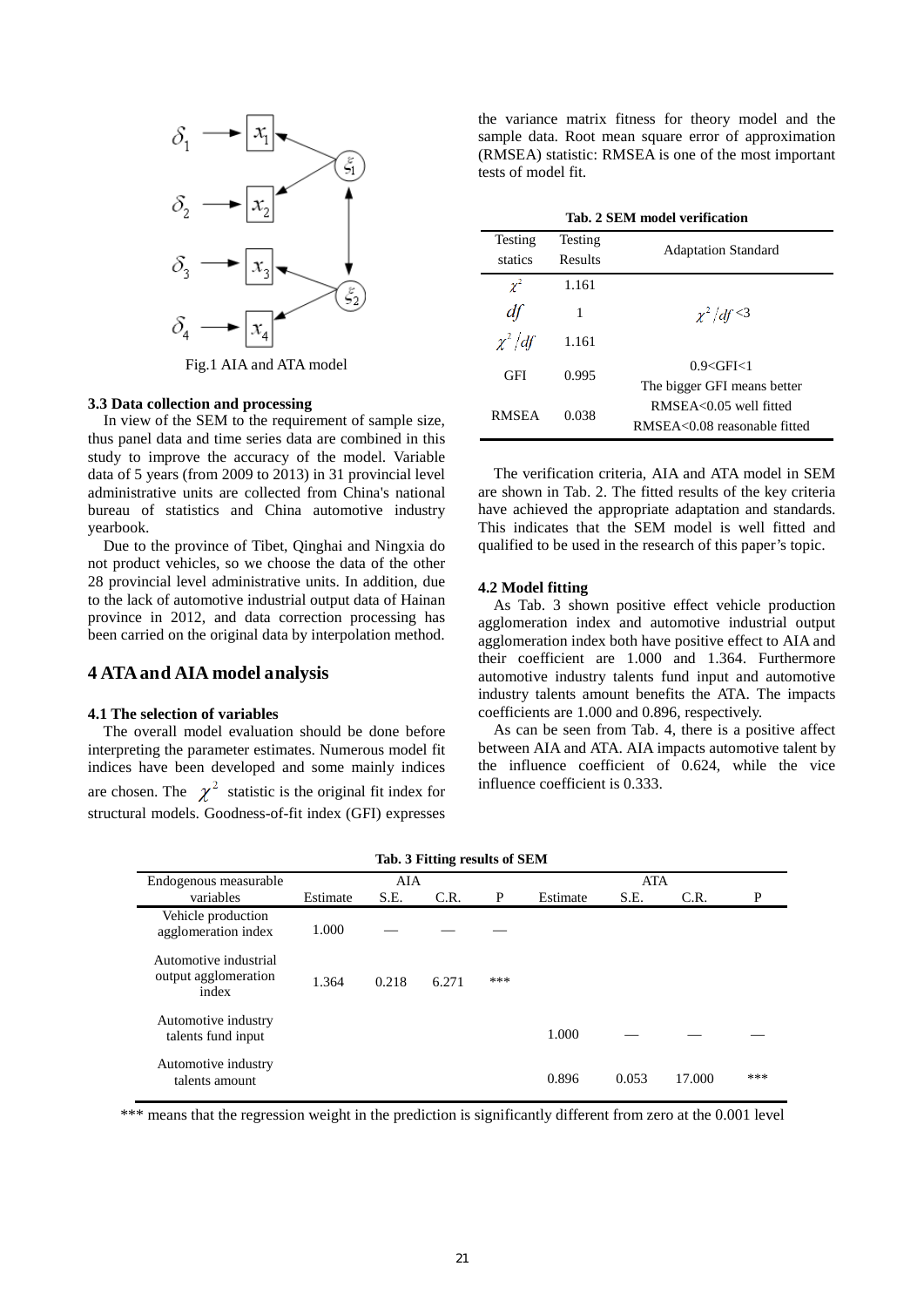**Tab. 4 Correlation between endogenous variables**

| Impact path           | Path coefficient | р   |
|-----------------------|------------------|-----|
| $AIA \rightarrow ATA$ | 0.624            | *** |
| $ATA \rightarrow AIA$ | 0.333            | *** |

### **4.2 Result analysis**

There is a positive promotion between AIA and ATA.

(a) Automotive talents can be attracted by AIA.

ATA need to be depends on AIA. AIA in specific local areas will create many job opportunities, and this inevitably leads human capital gathered around. The agglomeration of the automotive industry has increased the competition in the region. In order to survive in a competitive market, on one hand the enterprise must introduce professional and talented people as far as possible. On the other hand, developing new techniques and markets through the advantages of human resource and company capital helps to get high market share rate. Therefore the AIA is also attractive to automotive talents out of the industry area.

(b) ATA helps to promote the development of AIA.

ATA provide a good basis for clear and professional division of labor force. It makes the talents focusing more on their own work and improves the working efficiency. ATA will generate good talent effect, which is great significant for improving continuous innovation of the automotive industry. Therefore it will have an important impact on the development of the regional automotive industry as soon as effective measures to taken to enhance the agglomeration ability of automotive talents.

 (c) AIA and ATA should organic interaction and jointly promote the development of China's automotive industry.

 Currently under intense global competition, automotive industry has been in the critical period of industrial upgrading and restructuring. A shortage of highly qualified and highly skilled staff has become an important constraint. The Government should create a favorable policy environment, legal environment, humanistic environment and living environment for the automotive talents. Only in a suitable environment can the potential of the talents be stimulate extremely. Then the development of AIA can be further promoted by the advantage of the talent agglomeration and finally enhanced and maintained the competitive advantages.

 Knowledge and technology spillover inspired by ATA makes the automotive industry obtain the new technology with the lowest cost, acquire new technology and dynamic industries in the shortest time, improve management and production efficiency. This helps the automotive industry cumulating the advantages and accounting dominant markets. The automotive industry will be gradually surrounded by the cooperated industry and suppliers and finally grows to be a larger automotive cluster.

Therefore under the background of the "Internet Plus", strengthen the training of cutting edge technology, shaping the ability of innovation and enhance the role of AIA and ATA will significantly promote the development of the automotive industry.

### **5 Conclusion**

The relevance of automotive industrial agglomeration and talents agglomeration is refined according to structural equation modeling based on the China's automotive industry. Depending on the observe variables, a rich data is collected through 28 provincial level administrative units in five years to give a quantitative analysis to latent variables. The comprehensive analysis demonstrates AIA and ATA have strong relevance, and the influence of the former on the latter is greater than the latter for the former. Moreover, some policy suggestions are proposed from the perspective of improving the development of the automotive industry through promoting the role of AIA and ATA each other.

# **References**

- [1] M.E. Porter, Competitive advantage, agglomeration economies, and regional policy, International regional science review, vol. 19, no.1-2, pp. 85-90, 1996.
- [2] M.E. Porter, Clusters and new economics of competition, Harvardbusiness review, vol. 76, no. 6, pp. 76-90, 1998.
- [3] T.J. Webster, Malaysian economic development, leading industries and industrial clusters, Singapore economic review, vol. 59, no. 5, 2014.
- [4] Wang Fu-jun, Study on competitive power of Liaoning auto industry cluster, Economy & management publishing house, 2011.
- [5] Zhao Fu-quan, Liu Zong-wei, The direction of constructionof powerful automotive country in our nation, Automotiveindustry research, vol. 10, pp. 4-7, 2014.
- [6] WengZhi-gang, The theory and empirical research on industrial cluster, Southwestern university of finance & economics press, 2011.
- [7] Zhao Shi-jia, Hao Han, Liu Zong-wei, Zhao Fu-quan, Evaluatingtalent competitiveness of china's automotive industry, SAE-China Congress, in press.
- [8] Report on the development of Chinese automotive science and technology talents, Beijing institute of technology press, 2012.
- [9]P. Krugman: Geography and Trade, Cambridge, 1991.
- [10] Sun Jian, You Wen, The interactive relationship research between talent agglomeration and industry agglomeration, Management world, vol. 3, pp.